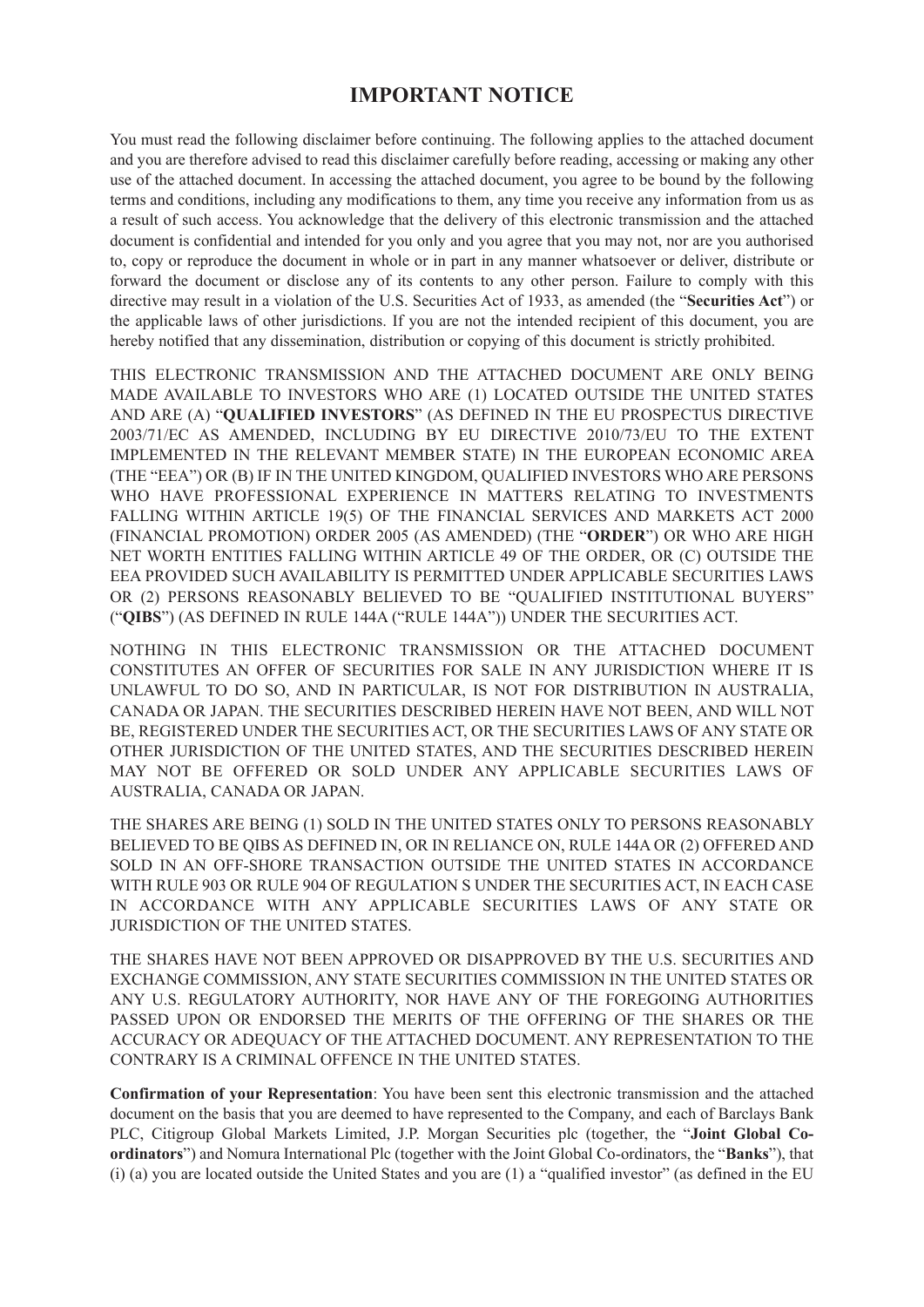Prospectus Directive 2003/71/EC as amended, including by EU Directive 2010/73/EU) to the extent implemented in the relevant member state in the EEA, (2) a person in the United Kingdom who is a "qualified investor" and either, has professional experience in matters relating to investments falling within Article 19(5) of the Order or is a high net worth entity falling within Article 49 of the Order, or (3) a person outside the EEA into whose possession this document may be lawfully delivered in accordance with the laws of the jurisdiction in which you are located or (b) you are a QIB or that you are located outside the United States and (ii) you consent to delivery by electronic transmission.

You are reminded that this electronic transmission and the attached document have been delivered to you on the basis that you are a person into whose possession the document may be lawfully delivered in accordance with the laws of the jurisdiction in which you are located and you may not, nor are you authorised to, deliver this electronic transmission or the attached document to any other person.

The attached document has been sent to you in an electronic form. You are reminded that documents transmitted via this medium may be altered or changed during the process of electronic transmission.

Neither the Company, nor the Selling Shareholders (as defined in this document) nor any person who controls any of them nor any director, officer, employee nor agent of any of them, nor any affiliate or such person accepts any liability or responsibility whatsoever in respect of any difference between the document distributed to you in electronic format and any hard copy that may be provided to you at a later date.

None of the Banks nor any of their respective affiliates accepts any responsibility whatsoever for the contents of this electronic transmission or the attached document or for any other statement made or purported to be made by it, or on its behalf, in connection with the Company or the Shares or the Offer referred to therein. Each of the Banks and each of their respective affiliates accordingly disclaims all and any liability whether arising in tort, contract or otherwise which they might otherwise have in respect of such electronic transmission, attached document or any such statement. No representation or warranty, express or implied, is made by any of the Banks or any of their respective affiliates as to the accuracy, completeness or sufficiency of the information set out in this electronic transmission or the attached document.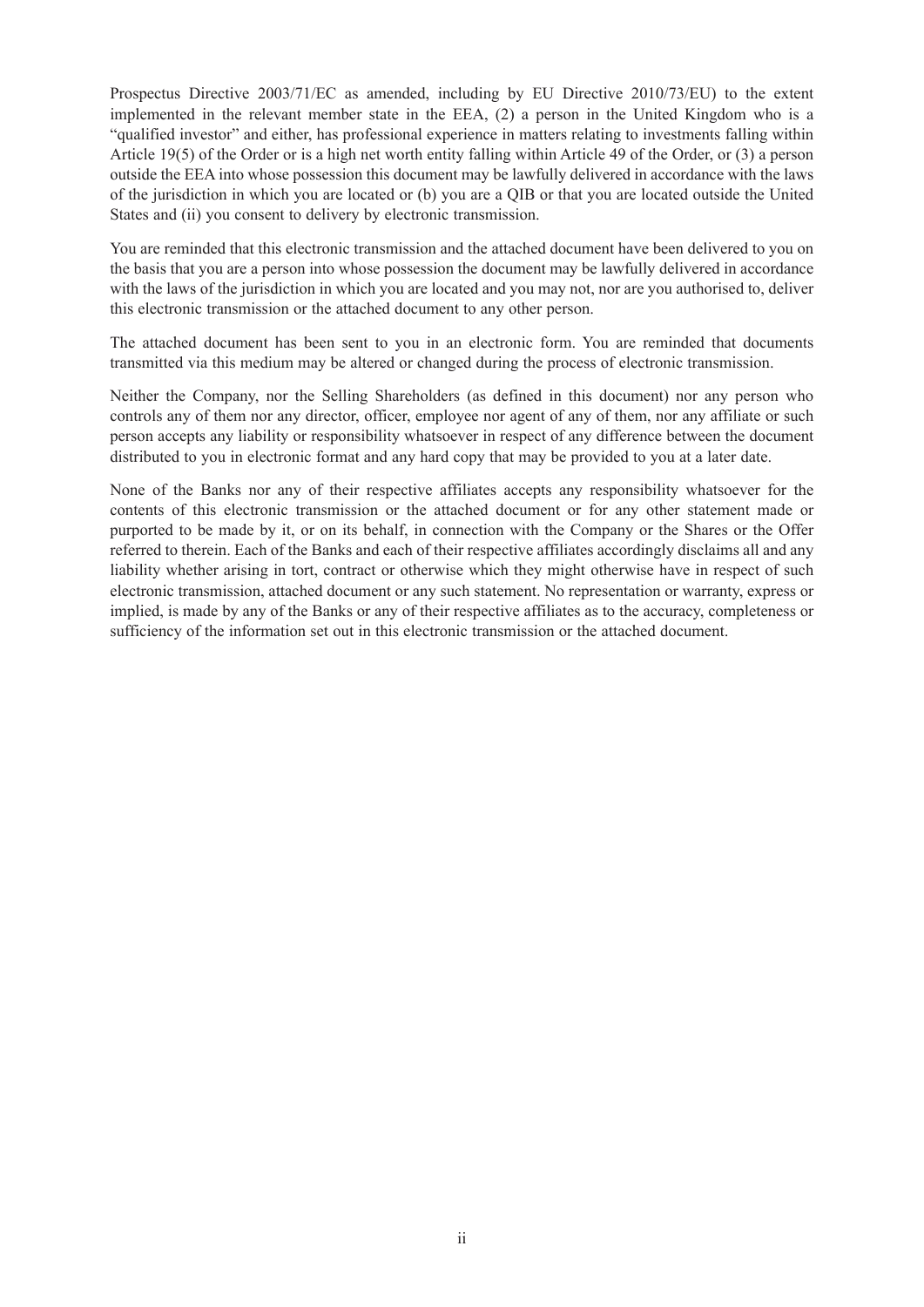This document comprises a pricing notification relating to the Global Offer described in the pathfinder prospectus dated 12 February 2015 (the "**Pathfinder Prospectus**"). Prospective investors should read the entire Pathfinder Prospectus for more complete information about the Company and the Global Offer. A final prospectus expected to be dated 25 February 2015 (the "**Final Prospectus**") will be published by the Company and prepared in accordance with the Prospectus Rules.

**This pricing notification must be read in conjunction with the Pathfinder Prospectus and, in particular, the discussion of the risks and other factors that should be considered in connection with an investment in the Ordinary Shares discussed in the section entitled "Risk Factors". Prospective investors should be aware that an investment in the Company involves a degree of risk and that, if certain of the risks described in the Final Prospectus occur, investors may find their investment materially adversely affected. Accordingly, an investment in the Ordinary Shares is only suitable for investors who are particularly knowledgeable in investment matters and who are able to bear the loss of the whole or part of their investment.**



# **WIZZ AIR HOLDINGS PLC**

*(incorporated and registered in Jersey under the number 103356)*

**Pricing Notification**

**relating to the Global Offer of 23,360,008 Ordinary Shares at a price of £11.50 per Ordinary Share and admission to the premium listing segment of the Official List and to trading on the main market of the London Stock Exchange**

J*oint Global Co-ordinator Joint Global Co-ordinator Sponsor, Joint Global Co-ordinator and Joint Bookrunner and Joint Bookrunner and Joint Bookrunner* **Barclays Citigroup J.P. Morgan Cazenove**

> *Co-lead Manager* **Nomura**

#### **Ordinary share capital immediately following Admission**

| <b>Number</b> | <b>Issued and fully paid</b>    | <b>Nominal value</b> |
|---------------|---------------------------------|----------------------|
| 52, 263, 615  | Ordinary Shares of £0.0001 each | £0.0001              |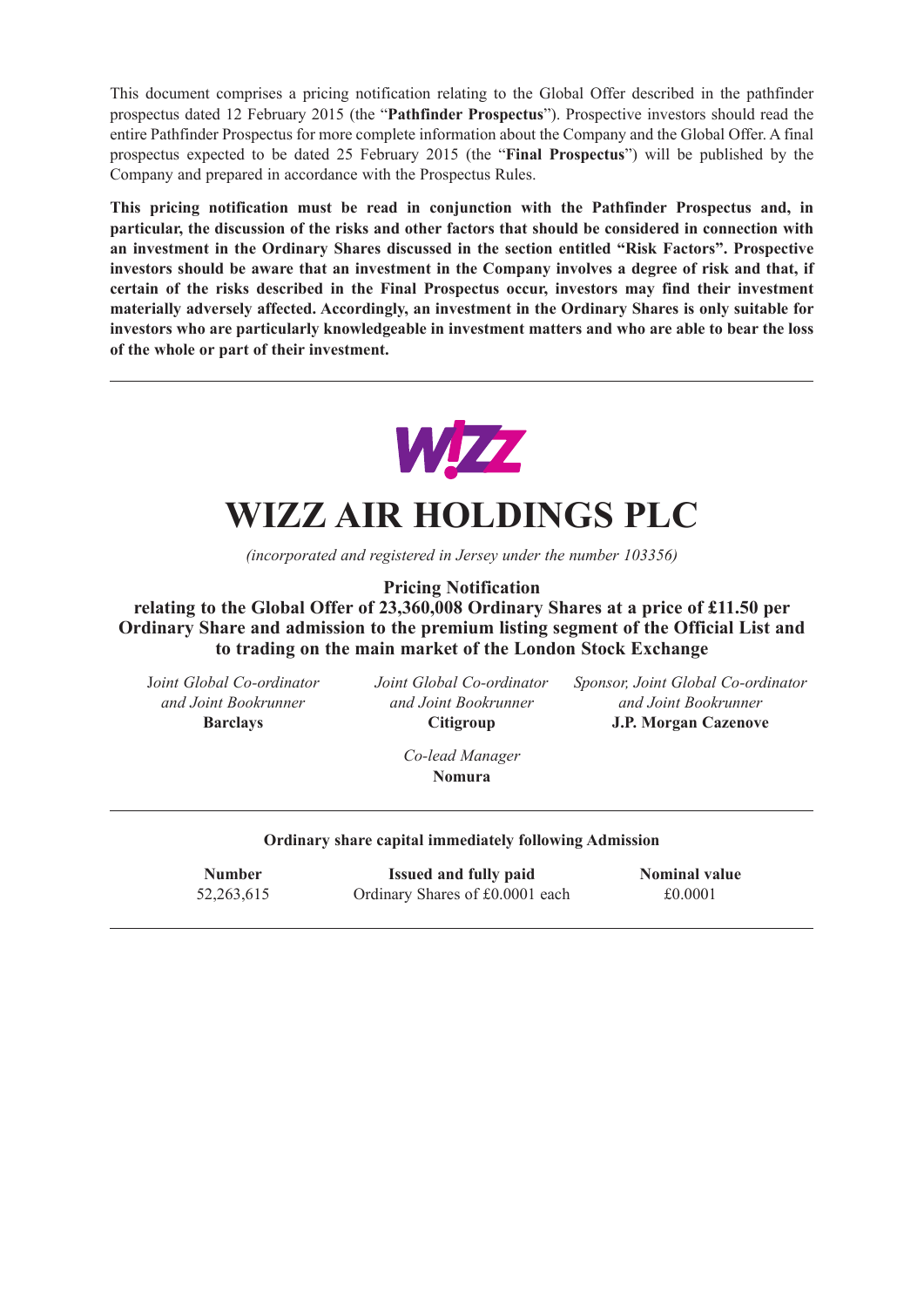# **INFORMATION RELATING TO THE GLOBAL OFFER**

## **1. EXPECTED TIMETABLE OF PRINCIPAL EVENTS**

| Event                                                        | 2015                          |
|--------------------------------------------------------------|-------------------------------|
| Announcement of results of the Global Offer and              | 25 February 2015              |
|                                                              | 8.00 a.m. on 25 February 2015 |
| Admission and commencement of unconditional dealings         | 8.00 a.m. on 2 March 2015     |
|                                                              | 2 March 2015                  |
| Dispatch of definitive share certificates (where applicable) | Week commencing 9 March 2015  |

Each of the times and dates in the above timetable is subject to change without further notice. References to times are to London time unless otherwise stated.

It should be noted that if Admission does not occur, all conditional dealings will be of no effect and any such dealings will be at the sole risk of the parties concerned. Temporary documents of title will not **be issued.**

## **2. GLOBAL OFFER STATISTICS**

|                                                                                                                 | £11.50           |
|-----------------------------------------------------------------------------------------------------------------|------------------|
|                                                                                                                 | 23,360,008       |
|                                                                                                                 | 9,578,820        |
|                                                                                                                 | 13,781,188       |
|                                                                                                                 | 44.7%            |
| Percentage of the Ordinary Shares to be held by persons other than Indigo,                                      | 71.7%            |
|                                                                                                                 | 3,504,000        |
| Number of Ordinary Shares in issue immediately following the Global Offer                                       | 52,263,615       |
|                                                                                                                 | $£601.0$ million |
|                                                                                                                 |                  |
| Estimated net proceeds of the Global Offer receivable by the Selling Shareholders <sup>(1)</sup> £154.1 million |                  |

**Notes:**

<sup>(1)</sup> Assumes the Over-allotment Option is not exercised.

<sup>(2)</sup> Ordinary Shares in issue immediately following Admission.

<sup>(3)</sup> The Over-allotment Option is to be provided by Indigo.

<sup>(4)</sup> The market capitalisation of the Company at any given time will depend on the market price of the Ordinary Shares at that time. There can be no assurance that the market price of an Ordinary Share will equal or exceed the Offer Price.

<sup>(5)</sup> The estimated net proceeds receivable by the Company are stated after deduction of the underwriting commissions and expenses of the Global Offer (including VAT) payable by the Company, which are currently expected to be approximately £7.3 million.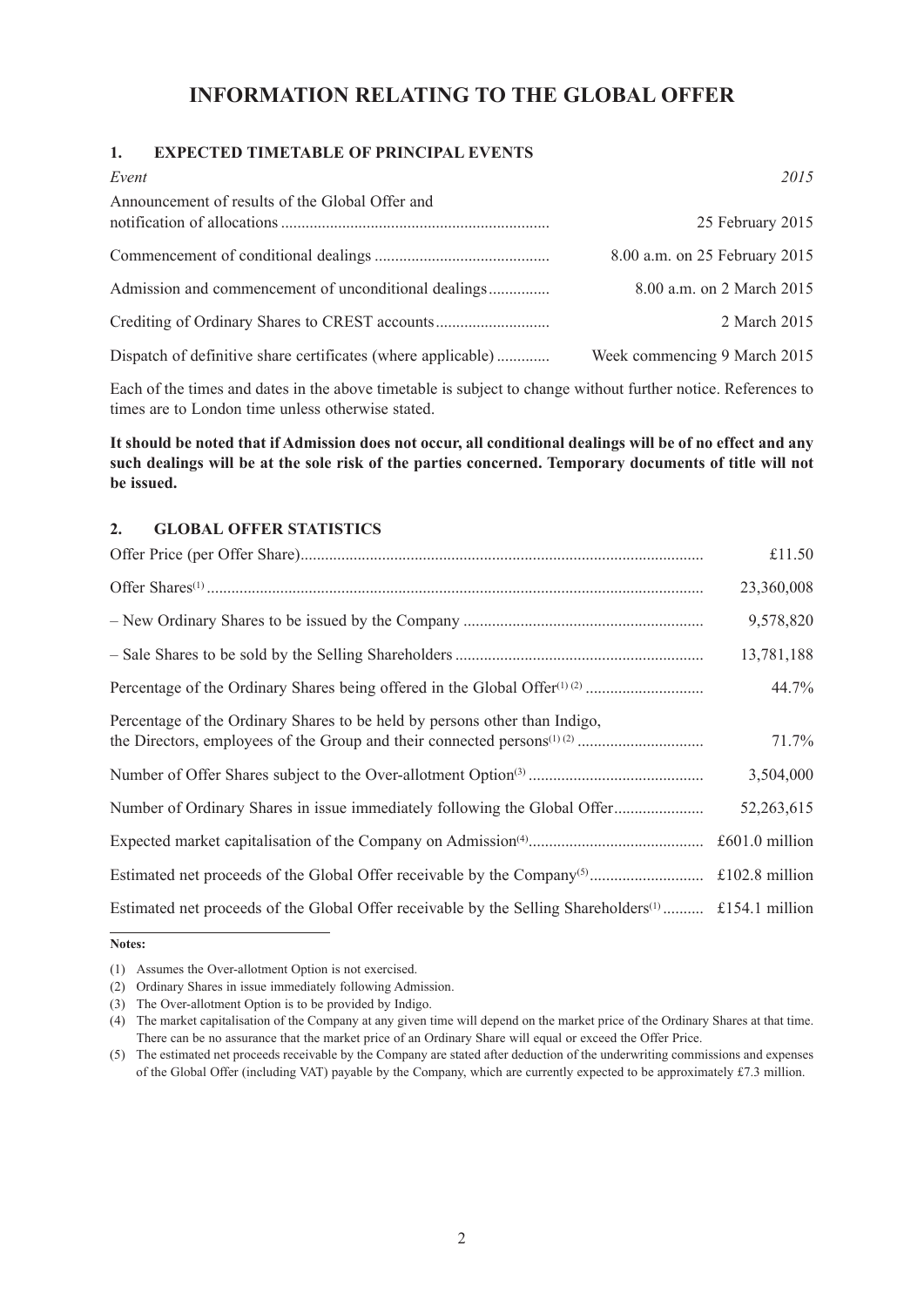## **3. SUMMARY OF THE GLOBAL OFFER**

The Global Offer will comprise an issue by the Company of 9,578,820 New Ordinary Shares representing approximately 18.3 per cent. of the issued share capital of the Company immediately following Admission.

The Selling Shareholders intend to sell 13,781,188 Sale Shares in the Global Offer.

In addition, 3,504,000 Over-Allotment Shares are being made available by Indigo pursuant to the Over-Allotment Option.

Pursuant to the Global Offer, the Company expects to raise proceeds of approximately £102.8 million (€140.0 million), net of underwriting commissions and other estimated fees and expenses of approximately £7.3 million (€10.0 million). The Company will not receive any portion of the proceeds from the sale of the Sale Shares or Over-allotment Shares by the Selling Shareholders.

The Global Offer is fully underwritten by the Underwriters in accordance with the terms of the Underwriting Agreement and is conditional on the satisfaction of the conditions set out therein, including Admission becoming effective by no later than 8.00 a.m. (London time) on 2 March 2015 or such later time and/or date as the Company and the Underwriters may agree.

Immediately following Admission, it is expected that approximately 45.9 per cent. of the Company's issued share capital will be held in public hands (within the meaning of Listing Rule 6.1.19R) assuming that no Over-allotment Shares are acquired pursuant to the Over-allotment Option (increasing to 48.8 per cent. if the maximum number of Over-allotment Shares are acquired pursuant to the Over-allotment Option).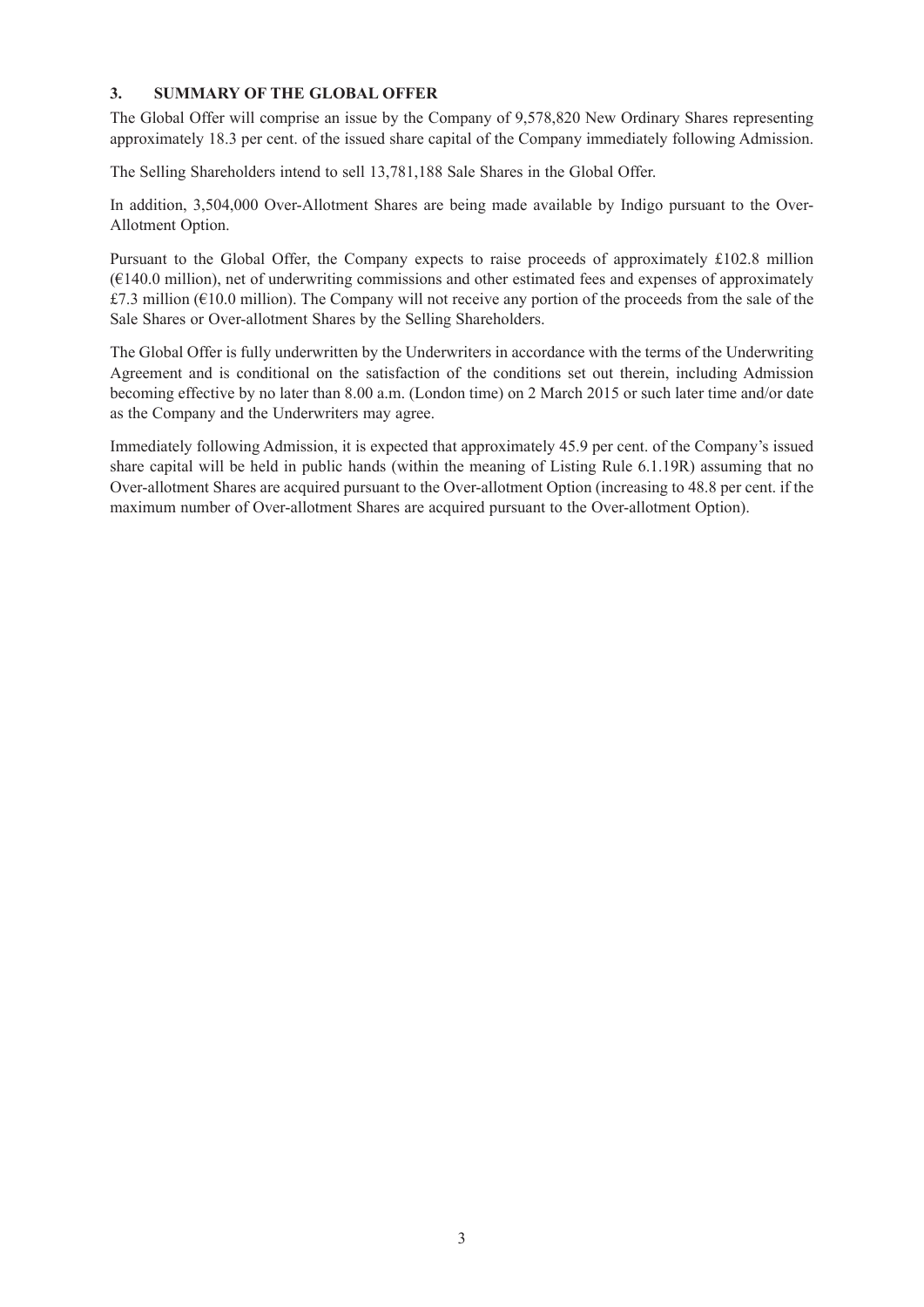## **UPDATED INFORMATION**

Below are certain amendments to the Pathfinder Prospectus which reflect updated information and, in the case of note 38 to the Historical Financial Information (as set out in paragraph 9) the correction of a printer error, relating to the Company and its subsidiaries.

#### **1. MAJOR INTERESTS IN SHARES**

As at the date of this Prospectus, insofar as is known to the Company, the following persons are interested in three per cent. or more of the Company's ordinary share capital:

|                                                      |                                                    | <b>Immediately prior to Admission</b>                          |                                            | <b>Immediately following Admission</b>                               |  |
|------------------------------------------------------|----------------------------------------------------|----------------------------------------------------------------|--------------------------------------------|----------------------------------------------------------------------|--|
| Name                                                 | <b>Number of Ordinary</b><br>Shares <sup>(1)</sup> | Percentage of voting<br><b>Ordinary Share</b><br>capital $(3)$ | <b>Number of Ordinary</b><br><b>Shares</b> | Percentage of voting<br><b>Ordinary Share</b><br>capital $(2)$ $(3)$ |  |
| DCII (Malta) Limited                                 | 5,405,406                                          | 12.7%                                                          | 1,081,081                                  | 2.1%                                                                 |  |
| Eurohand Zrt.                                        | 2,162,208                                          | $5.1\%$                                                        | 1,962,208                                  | 3.8%                                                                 |  |
| F.E. DuBose & Co. LLC                                | 2,349,507                                          | $5.5\%$                                                        | 1,149,507                                  | $2.2\%$                                                              |  |
| Estate of Friso van Oranje                           | 2,467,786                                          | 5.8%                                                           | 839,047                                    | $1.6\%$                                                              |  |
| Indigo Hungary LP                                    | 7,864,811                                          | 18.4%                                                          | 7,864,811                                  | 15.0%                                                                |  |
| Indigo Maple Hill, L.P.<br>József Váradi (including) | 2,379,822                                          | $5.6\%$                                                        | 2,379,822                                  | $4.6\%$                                                              |  |
| family trust companies)                              | 2,903,173                                          | $6.4\%$                                                        | 2,395,500                                  | 4.6%                                                                 |  |
| Kranzi Enterprises Pte Ltd.                          | 2,452,484                                          | $5.7\%$                                                        | 1,452,484                                  | 2.8%                                                                 |  |
| Marek Sobieski                                       | 1,372,858                                          | $3.2\%$                                                        | 549,143                                    | $1.1\%$                                                              |  |
| Robert Wright                                        | 343,755                                            | $3.1\%$                                                        | 843,755                                    | 1.6%                                                                 |  |

**Notes:**

(1) Including Ordinary Shares to be issued upon conversion of the Convertible Loans and Convertible Notes and exercise of vested options granted under the ESOP (as defined below), conditional on Admission.

(2) Assuming no exercise of the Over-allotment Option.

(3) Also includes beneficial interests in Ordinary Shares.

#### **2. SELLING SHAREHOLDERS**

The following table sets forth the number of Ordinary Shares held and being sold by each of the Selling Shareholders.

| <b>Shareholder</b> | Ordinary<br><b>Shares owned</b><br>prior to the<br>Global Offer <sup>(1)</sup> | Ordinary<br><b>Shares to be</b><br>sold in the<br><b>Global Offer</b> | Ordinary<br><b>Shares</b> owned<br>after the<br><b>Global Offer</b><br>assuming no<br>exercise of the<br>Over-allotment<br>Option | Ordinary<br><b>Shares to be</b><br>sold if the<br>Over-allotment<br>Option<br>is exercised<br>in full | Ordinary<br><b>Shares</b> owned<br>after the<br><b>Global Offer</b><br>if the Over-<br>allotment<br>Option<br>is exercised<br>in full |
|--------------------|--------------------------------------------------------------------------------|-----------------------------------------------------------------------|-----------------------------------------------------------------------------------------------------------------------------------|-------------------------------------------------------------------------------------------------------|---------------------------------------------------------------------------------------------------------------------------------------|
|                    | 109,526                                                                        | 32,850                                                                | 7,026                                                                                                                             | $\Omega$                                                                                              | 7,026                                                                                                                                 |
|                    | 62,545                                                                         | 62,545                                                                | $\Omega$                                                                                                                          | $\Omega$                                                                                              | $\Omega$                                                                                                                              |
|                    | 157,250                                                                        | 45,250                                                                | 112,000                                                                                                                           | $\Omega$                                                                                              | 112,000                                                                                                                               |
|                    | 5,000                                                                          | 5,000                                                                 | $\Omega$                                                                                                                          | $\Omega$                                                                                              | $\theta$                                                                                                                              |
|                    | 143,313                                                                        | 43,313                                                                | 100,000                                                                                                                           | $\Omega$                                                                                              | 100,000                                                                                                                               |
|                    | 134,750                                                                        | 38,500                                                                | $\Omega$                                                                                                                          | $\Omega$                                                                                              | $\Omega$                                                                                                                              |
|                    | 29,180                                                                         | 6,000                                                                 | 23,180                                                                                                                            | $\Omega$                                                                                              | 23,180                                                                                                                                |
|                    | 854.592                                                                        | 300,000                                                               | 554.592                                                                                                                           | $\Omega$                                                                                              | 554,592                                                                                                                               |
|                    | 234,246                                                                        | 200,000                                                               | 34,246                                                                                                                            | $\Omega$                                                                                              | 34,246                                                                                                                                |
|                    | 112,796                                                                        | 12,796                                                                | 100,000                                                                                                                           | $\Omega$                                                                                              | 100,000                                                                                                                               |
|                    | 25,000                                                                         | 7,500                                                                 | $\Omega$                                                                                                                          | $\Omega$                                                                                              | $\Omega$                                                                                                                              |
|                    | 5,405,406                                                                      | 4,324,325                                                             | 1,081,081                                                                                                                         | $\Omega$                                                                                              | 1,081,081                                                                                                                             |
|                    | 2,467,786                                                                      | 1,628,739                                                             | 839.047                                                                                                                           | $\Omega$                                                                                              | 839,047                                                                                                                               |
|                    | 2,162,208                                                                      | 200,000                                                               | 1,962,208                                                                                                                         | $\theta$                                                                                              | 1,962,208                                                                                                                             |
|                    | 2,349,507                                                                      | 1,200,000                                                             | 1,149,507                                                                                                                         | $\Omega$                                                                                              | 1,149,507                                                                                                                             |
|                    | 522,909                                                                        | 313,745                                                               | 209,164                                                                                                                           | $\Omega$                                                                                              | 209,164                                                                                                                               |
|                    | 522,909                                                                        | 156,873                                                               | 366,036                                                                                                                           | $\Omega$                                                                                              | 366,036                                                                                                                               |
|                    | 107,225                                                                        | 35,500                                                                | 9,000                                                                                                                             | $\Omega$                                                                                              | 9,000                                                                                                                                 |
|                    | 20,000                                                                         | 6,500                                                                 | $\Omega$                                                                                                                          | $\Omega$                                                                                              | $\Omega$                                                                                                                              |
|                    | 20,000                                                                         | 6,000                                                                 | 0                                                                                                                                 | $\Omega$                                                                                              | $\theta$                                                                                                                              |
|                    | 500.240                                                                        | 200,000                                                               | 300.240                                                                                                                           | 0                                                                                                     | 300.240                                                                                                                               |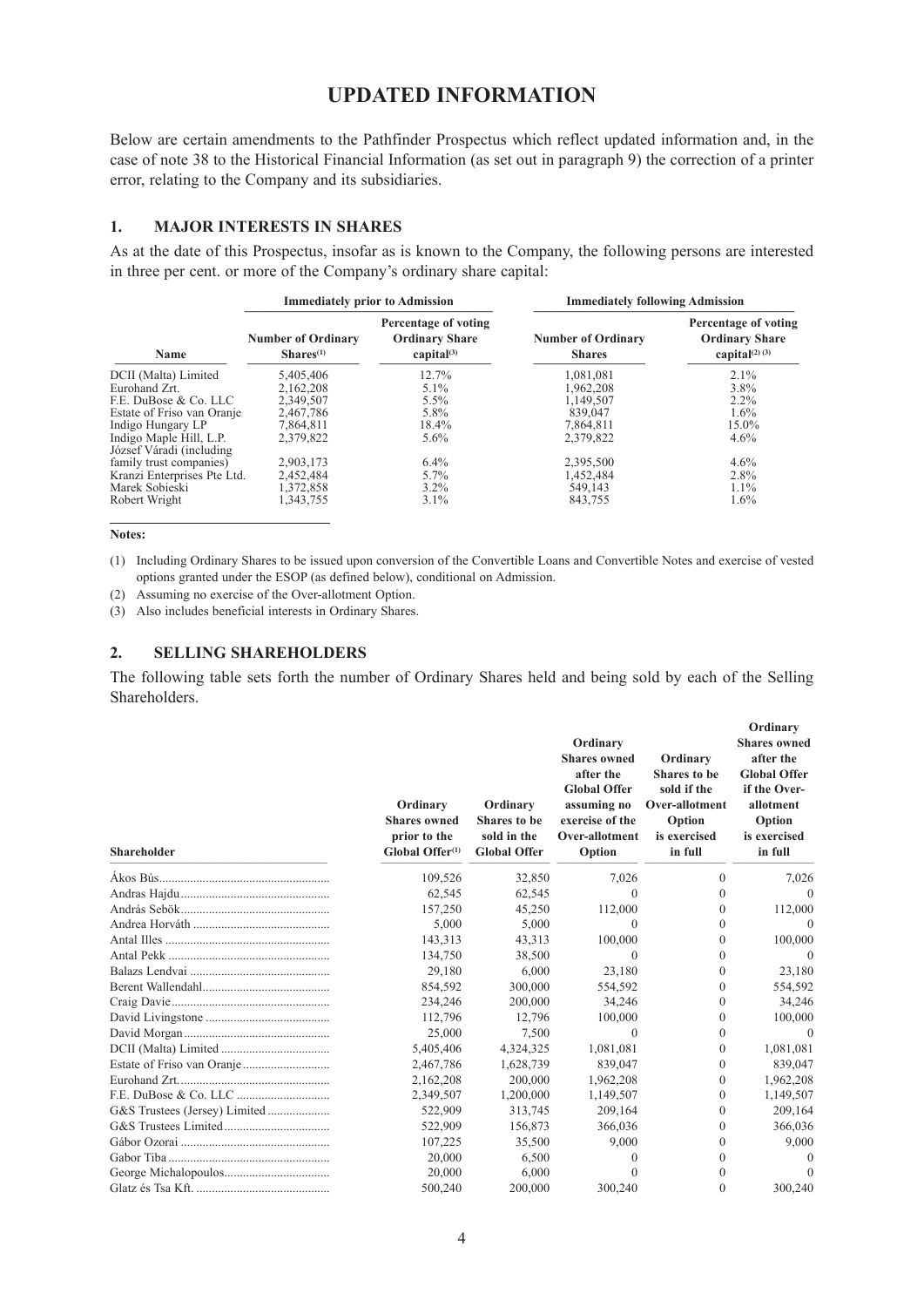| Shareholder                           | Ordinary<br><b>Shares</b> owned<br>prior to the<br>Global Offer <sup>(1)</sup> | Ordinary<br><b>Shares to be</b><br>sold in the<br><b>Global Offer</b> | Ordinary<br><b>Shares owned</b><br>after the<br><b>Global Offer</b><br>assuming no<br>exercise of the<br>Over-allotment<br>Option | Ordinary<br><b>Shares to be</b><br>sold if the<br>Over-allotment<br>Option<br>is exercised<br>in full | Ordinary<br><b>Shares</b> owned<br>after the<br><b>Global Offer</b><br>if the Over-<br>allotment<br>Option<br>is exercised<br>in full |
|---------------------------------------|--------------------------------------------------------------------------------|-----------------------------------------------------------------------|-----------------------------------------------------------------------------------------------------------------------------------|-------------------------------------------------------------------------------------------------------|---------------------------------------------------------------------------------------------------------------------------------------|
|                                       | 344,563                                                                        | 100,000                                                               | 244,563                                                                                                                           | $\mathbf{0}$                                                                                          | 244,563                                                                                                                               |
|                                       | 56,384                                                                         | 45,000                                                                | 11,384                                                                                                                            | $\mathbf{0}$                                                                                          | 11,384                                                                                                                                |
|                                       | 29,000                                                                         | 15,000                                                                | 14,000                                                                                                                            | $\mathbf{0}$                                                                                          | 14,000                                                                                                                                |
|                                       | 564,159                                                                        | 120,000                                                               | 444,159                                                                                                                           | $\theta$                                                                                              | 444,159                                                                                                                               |
|                                       | 64,055,462                                                                     | 0                                                                     | 7,864,811                                                                                                                         | 2,690,023                                                                                             | 5,174,788                                                                                                                             |
|                                       | 19,382,612                                                                     | $\mathbf{0}$                                                          | 2,379,822                                                                                                                         | 813,977                                                                                               | 1,565,845                                                                                                                             |
|                                       | 5,000                                                                          | 5,000                                                                 | $\theta$                                                                                                                          | $\mathbf{0}$                                                                                          | $\theta$                                                                                                                              |
|                                       | 194,770                                                                        | 194,700                                                               | 70                                                                                                                                | $\mathbf{0}$                                                                                          | 70                                                                                                                                    |
|                                       | 693,194                                                                        | 116,944                                                               | 480,000                                                                                                                           | $\mathbf{0}$                                                                                          | 480,000                                                                                                                               |
|                                       | 41,083                                                                         | 31,083                                                                | 10,000                                                                                                                            | $\theta$                                                                                              | 10,000                                                                                                                                |
|                                       | 366,503                                                                        | 90,913                                                                | 210,000                                                                                                                           | $\theta$                                                                                              | 210,000                                                                                                                               |
|                                       | 53,200                                                                         | 15,960                                                                | $\mathbf{0}$                                                                                                                      | $\overline{0}$                                                                                        | $\theta$                                                                                                                              |
|                                       | 25,333                                                                         | 6,333                                                                 | 19,000                                                                                                                            | $\mathbf{0}$                                                                                          | 19,000                                                                                                                                |
|                                       | 2,452,484                                                                      | 1,000,000                                                             | 1,452,484                                                                                                                         | $\mathbf{0}$                                                                                          | 1,452,484                                                                                                                             |
|                                       | 10,000                                                                         | 10,000                                                                | $\theta$                                                                                                                          | $\boldsymbol{0}$                                                                                      | $\Omega$                                                                                                                              |
|                                       | 624,565                                                                        | 248,102                                                               | 180,812                                                                                                                           | $\mathbf{0}$                                                                                          | 180,812                                                                                                                               |
|                                       | 189,300                                                                        | 100,000                                                               | 89,300                                                                                                                            | $\mathbf{0}$                                                                                          | 89,300                                                                                                                                |
|                                       | 378,769                                                                        | 280,000                                                               | 98,769                                                                                                                            | $\theta$                                                                                              | 98,769                                                                                                                                |
|                                       | 62,500                                                                         | 18,750                                                                | 43,750                                                                                                                            | $\mathbf{0}$                                                                                          | 43,750                                                                                                                                |
|                                       | 1,372,858                                                                      | 823,715                                                               | 549,143                                                                                                                           | $\mathbf{0}$                                                                                          | 549,143                                                                                                                               |
|                                       | 86,629                                                                         | 86,629                                                                | $\theta$                                                                                                                          | $\theta$                                                                                              | $\theta$                                                                                                                              |
|                                       | 144,440                                                                        | 30,000                                                                | 114,440                                                                                                                           | $\theta$                                                                                              | 114,440                                                                                                                               |
|                                       | 20,000                                                                         | 5,000                                                                 | 15,000                                                                                                                            | $\mathbf{0}$                                                                                          | 15,000                                                                                                                                |
|                                       | 187,728                                                                        | 30,500                                                                | 157,228                                                                                                                           | $\mathbf{0}$                                                                                          | 157,228                                                                                                                               |
|                                       | 30,000                                                                         | 9,000                                                                 | $\theta$                                                                                                                          | $\mathbf{0}$                                                                                          | $\theta$                                                                                                                              |
|                                       | 1,099,805                                                                      | 200,000                                                               | 899,805                                                                                                                           | $\boldsymbol{0}$                                                                                      | 899,805                                                                                                                               |
|                                       | 150,767                                                                        | 100,000                                                               | 50,767                                                                                                                            | $\mathbf{0}$                                                                                          | 50,767                                                                                                                                |
|                                       | 33,333                                                                         | 11,111                                                                | 22,222                                                                                                                            | $\mathbf{0}$                                                                                          | 22,222                                                                                                                                |
|                                       | 144,440                                                                        | 20,000                                                                | 124,440                                                                                                                           | $\theta$                                                                                              | 124,440                                                                                                                               |
|                                       | 1,343,755                                                                      | 500,000                                                               | 843,755                                                                                                                           | $\mathbf{0}$                                                                                          | 843,755                                                                                                                               |
|                                       | 20,000                                                                         | 6,000                                                                 | $\theta$                                                                                                                          | $\theta$                                                                                              | $\theta$                                                                                                                              |
|                                       | 20,000                                                                         | 6,000                                                                 | $\theta$                                                                                                                          | $\mathbf{0}$                                                                                          | $\theta$                                                                                                                              |
|                                       | 1,107,761                                                                      | 95,000                                                                | 1,012,761                                                                                                                         | $\theta$                                                                                              | 1,012,761                                                                                                                             |
|                                       | 50,000                                                                         | 50,000                                                                | 0                                                                                                                                 | $\mathbf{0}$                                                                                          | $\theta$                                                                                                                              |
|                                       | 117,279                                                                        | 117,279                                                               | $\theta$                                                                                                                          | $\mathbf{0}$                                                                                          | $\theta$                                                                                                                              |
| VAXCO Trust Limited Liability Company | 342,673                                                                        | 342,673                                                               | $\theta$                                                                                                                          | $\mathbf{0}$                                                                                          | $\Omega$                                                                                                                              |
|                                       | 159,827                                                                        | 61,900                                                                | 77                                                                                                                                | $\mathbf{0}$                                                                                          | 77                                                                                                                                    |
|                                       | 119,700                                                                        | 34,000                                                                | 5,000                                                                                                                             | $\mathbf{0}$                                                                                          | 5,000                                                                                                                                 |
|                                       | 97,200                                                                         | 29,160                                                                | $\theta$                                                                                                                          | $\theta$                                                                                              | $\mathbf{0}$                                                                                                                          |

#### **Note:**

(1) Calculated on an as converted basis as at Admission and assuming full exercise of vested share options.

#### **3. SHARE CAPITAL OF THE COMPANY**

#### *Issued share capital post-Admission*

The issued and fully paid share capital of the Company immediately after Admission will be as follows:

| <b>Class of shares</b> | Number       | Amount (£) |
|------------------------|--------------|------------|
| Ordinary Shares.       | 52, 263, 615 | 5.226      |
| Convertible Shares     | 48.830.503   | 4.883      |

#### *Changes to the Company's share capital*

At the extraordinary general meeting of the Company held on 20 February 2015, it was resolved (a) to increase the authorised share capital of the Company to £25,000, divided into 170,000,000 Ordinary Shares of £0.0001 each and 80,000,000 Convertible Shares of £0.0001 each subject to and conditional upon Admission and the adoption of the Articles; (b) to approve all disapplications needed under the Company's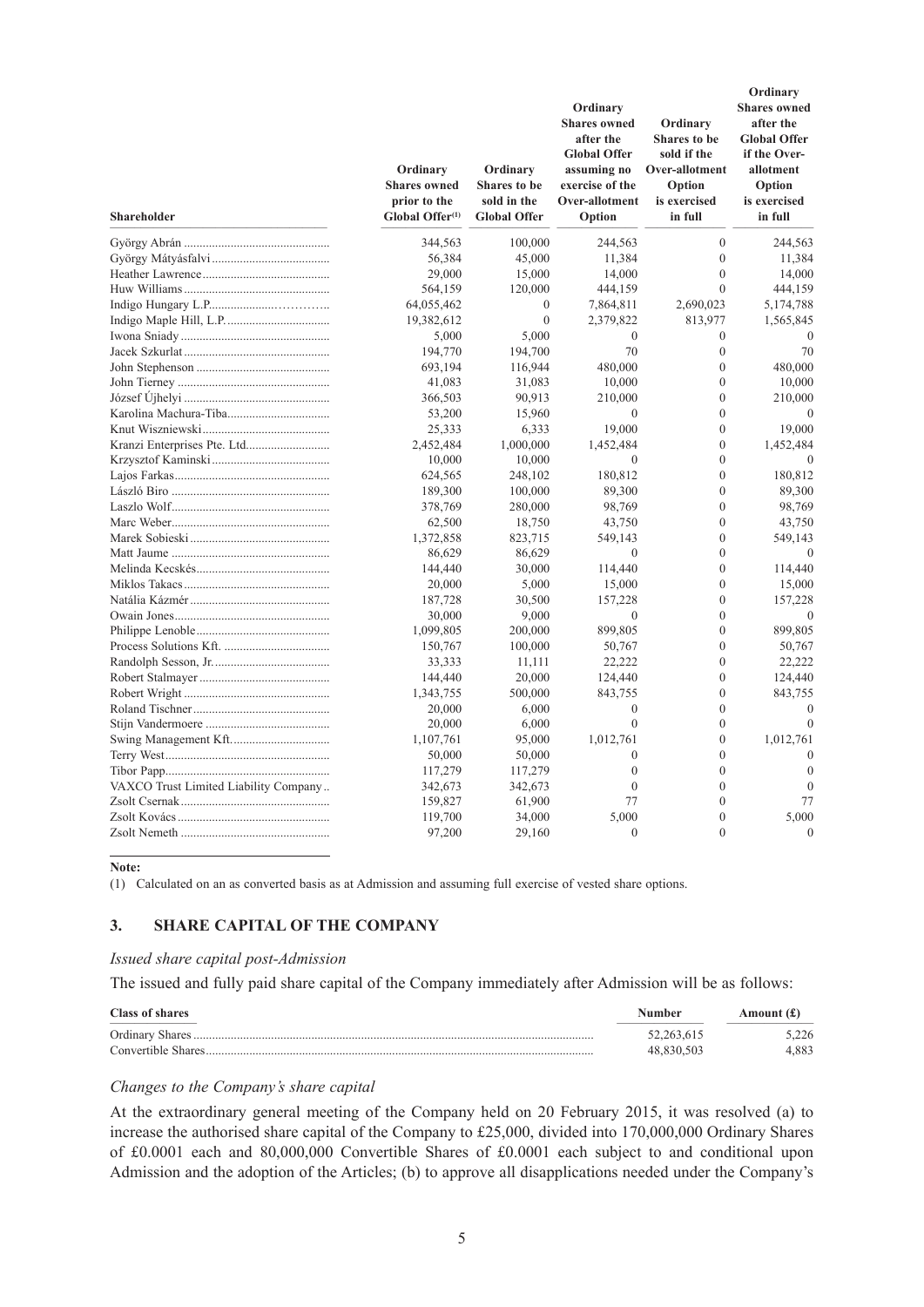existing articles of association in connection with the issue of the New Ordinary Shares and the sale of the Sale Shares; (c) to adopt the new Articles conditional on and with effect from Admission and immediately following the issue of the Conversion Shares, the Option Shares and the New Ordinary Shares; and (d) to redesignate 37,487,208 of the Ordinary Shares to be issued to Indigo Hungary on conversion of its Convertible Loans (see paragraph 3.4 below) as Convertible Shares immediately following Admission.

As at the date of the Prospectus, the Company has 11,891,175 ordinary shares of £0.0001 each in issue. In addition, conditional upon and with effect from Admission: (i) all of the existing Convertible Loans and all of the existing Convertible Notes apart from Indigo's Retained Convertible Notes will convert into an aggregate of 30,181,540 Ordinary Shares and 48,830,503 Convertible Shares, with 37,487,208 of such Ordinary Shares that are issued to Indigo Hungary on conversion of its Convertible Loans being redesignated as Convertible Shares immediately following Admission; and (ii) the Company has received valid exercise notices from holders of options granted under the ESOP in respect of 612,080 Ordinary Shares.

## **4. CONVERTIBLE LOANS AND CONVERTIBLE NOTES**

## *Convertible Loans*

All of these Convertible Loans, and all accrued and unpaid interest thereon, will therefore convert into an aggregate of 63,879,882 Ordinary Shares with effect on and conditional upon Admission, with such Ordinary Shares being issued fully paid. Pursuant to a special resolution passed at the extraordinary general meeting of the Company held on 20 February 2015, 37,487,208 of such Ordinary Shares that will be issued to Indigo Hungary will be redesignated as Convertible Shares immediately following Admission.

## *Convertible Notes*

Indigo is the only non-European holder of Convertible Notes and has delivered conversion notices to the Company electing to convert  $\epsilon$ 1.9 million of its Series C Notes,  $\epsilon$ 1.7 million of its Series D Notes and €0.5 million of its Series E Notes, in each case with all accrued and unpaid interest thereon, and to receive, in aggregate, 2,379,822 Ordinary Shares and 11,343,295 Convertible Shares with effect from Admission.

All of the Convertible Notes, apart from Indigo's Retained Convertible Notes, and all accrued and unpaid interest thereon, will convert into 3,788,866 Ordinary Shares and 11,343,295 Convertible Shares with effect from Admission, with such Ordinary Shares and Convertible Shares being issued fully paid.

## **5. RELATIONSHIP WITH INDIGO**

## *Relationship with Indigo*

Following Admission, Indigo will hold approximately 19.6 per cent. of the voting rights attached to the issued share capital of the Company, assuming the Over-allotment Option is not exercised, and approximately 12.9 per cent. of the voting rights assuming the Over-allotment Option is exercised in full. Indigo will also hold Convertible Shares and Indigo's Retained Convertible Notes which on full conversion would increase its holding to approximately 66.5 per cent. of the enlarged issued share capital, assuming the Over-allotment Option is not exercised, and approximately 63.7 per cent. of the enlarged issued share capital assuming the Over-allotment Option is exercised in full. Assuming full conversion of all of Indigo's Retained Convertible Notes and all of the Convertible Shares, Indigo's Retained Convertible Notes and the Convertible Shares would represent 58.3 per cent. of such fully diluted share capital immediately following Admission, with 41.7 per cent. being represented by the Ordinary Shares in issue immediately following Admission.

## *Indigo's Retained Convertible Notes*

Indigo will retain Indigo's Retained Convertible Notes in an aggregate principal amount of  $\epsilon$ 26.3 million, made up of Series A Notes (with a conversion price of  $E(1.00)$ ) in an aggregate principal amount of €18.6 million, Series B Notes (with a conversion price of €1.50) in an aggregate principal amount of  $\epsilon$ 6.2 million, and Series D Notes (with a conversion price of  $\epsilon$ 1.00) in an aggregate principal amount of €1.5 million. Indigo's Retained Convertible Notes will be convertible into an aggregate of 24,362,938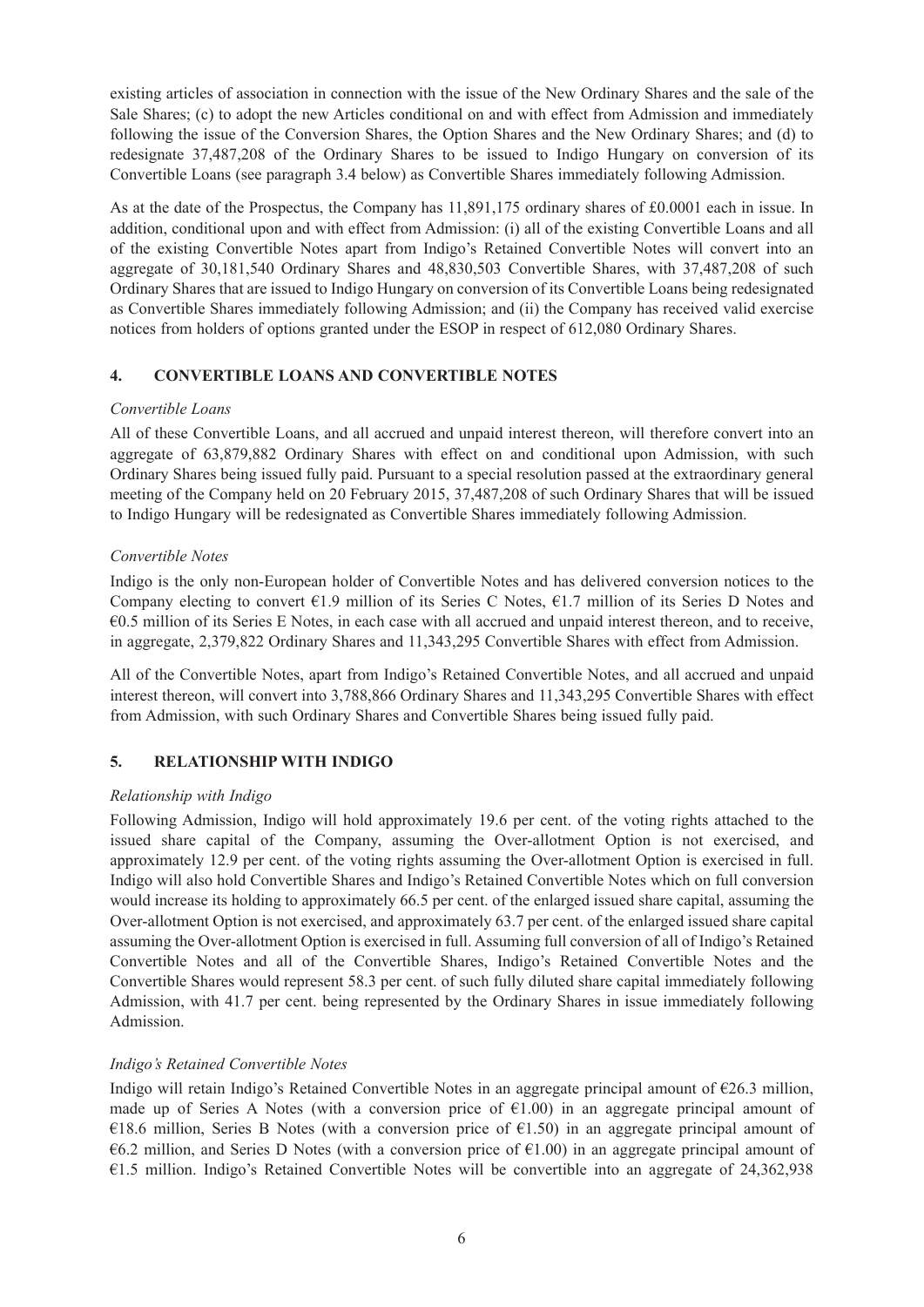Ordinary Shares. Full conversion of all of Indigo's Retained Convertible Notes would dilute Shareholders by 31.8 per cent. (on the basis of the number of Ordinary Shares expected to be in issue on Admission).

## *Indigo's Convertible Shares*

Immediately following Admission, Indigo will hold 48,830,503 Convertible Shares. These Convertible Shares do not entitle the holders to any right of participation in the profits of the Company and are nonvoting (save in very limited circumstances). Each Convertible Share is convertible into one Ordinary Share of the Company (a) at the election of the Company provided that the Company will at all times remain compliant with the EU ownership and control requirements, (b) at the election of the holder at any time in whole or in part if only Qualifying Nationals would have an interest in the resulting Ordinary Shares and (c) at the election of the holder at regular monthly intervals in whole or in part where Non-Qualifying Nationals would have an interest in the resulting Ordinary Shares, if such resulting Ordinary Shares in which Non-Qualifying Nationals will have an interest, when taken together with other Ordinary Shares in which Non-Qualifying Nationals have an interest, are less than the Permitted Maximum (as such terms are defined in section 6 (*EEA National ownership provisions*) of Part XI: "*Additional Information*") of the Prospectus.

Full conversion of all Convertible Shares held by Indigo would dilute shareholders by 48.3 per cent. (based on the number of Ordinary Shares expected to be in issue on Admission).

## **6. NON-QUALIFYING NATIONALS**

Following completion of the Global Offer, the Company expects approximately 43.0 per cent. of its Ordinary Shares to be owned by Non-Qualifying Nationals.

## **7. INTERESTS OF THE DIRECTORS AND SENIOR MANAGERS**

As at 24 February 2015 (being the latest practicable date prior to the publication of this Prospectus), the interests (all of which are beneficial) of the Directors and Senior Managers, their respective families and (so far as is known to them or could with reasonable diligence be ascertained by them) persons connected (within the meaning of section 96B of the FSMA) with each of them in the issued share capital of the Company, including: (a) those arising pursuant to transactions notified to the Company pursuant to Rule 3.1.2R of the Disclosure and Transparency Rules or (b) those of connected persons of the Directors or Senior Managers which would, if such connected person were a Director or Senior Manager, be required to be disclosed under (a) above are set out in the following table.

|                        | Number of      | Number of             |  |
|------------------------|----------------|-----------------------|--|
|                        | Ordinary       | Convertible           |  |
| <b>Shareholder</b>     | $Shares^{(1)}$ | Shares <sup>(1)</sup> |  |
| <b>Directors</b>       |                |                       |  |
|                        | 10,402,300     | 48.830.503            |  |
|                        | 2,738,178      |                       |  |
|                        | 66,384         |                       |  |
|                        | 5,250          |                       |  |
|                        | 5,250          |                       |  |
|                        | 52,750         |                       |  |
|                        | 14,750         |                       |  |
|                        | 59.083         |                       |  |
| <b>Senior Managers</b> |                |                       |  |
|                        | 596,944        |                       |  |
|                        | 417,375        |                       |  |
|                        | 282,063        |                       |  |
|                        | 5,250          |                       |  |
|                        |                |                       |  |

**Notes:**

<sup>(1)</sup> Including Ordinary Shares and Convertible Shares to be issued upon conversion of the Convertible Loans and Convertible Notes, conditional on Admission, and following redesignation of certain Ordinary Shares to be issued to Indigo Hungary on conversion of its Convertible Loans as Convertible Shares immediately following Admission. Not including Ordinary Shares to be issued on the exercise of vested options under the ESOP, conditional on Admission.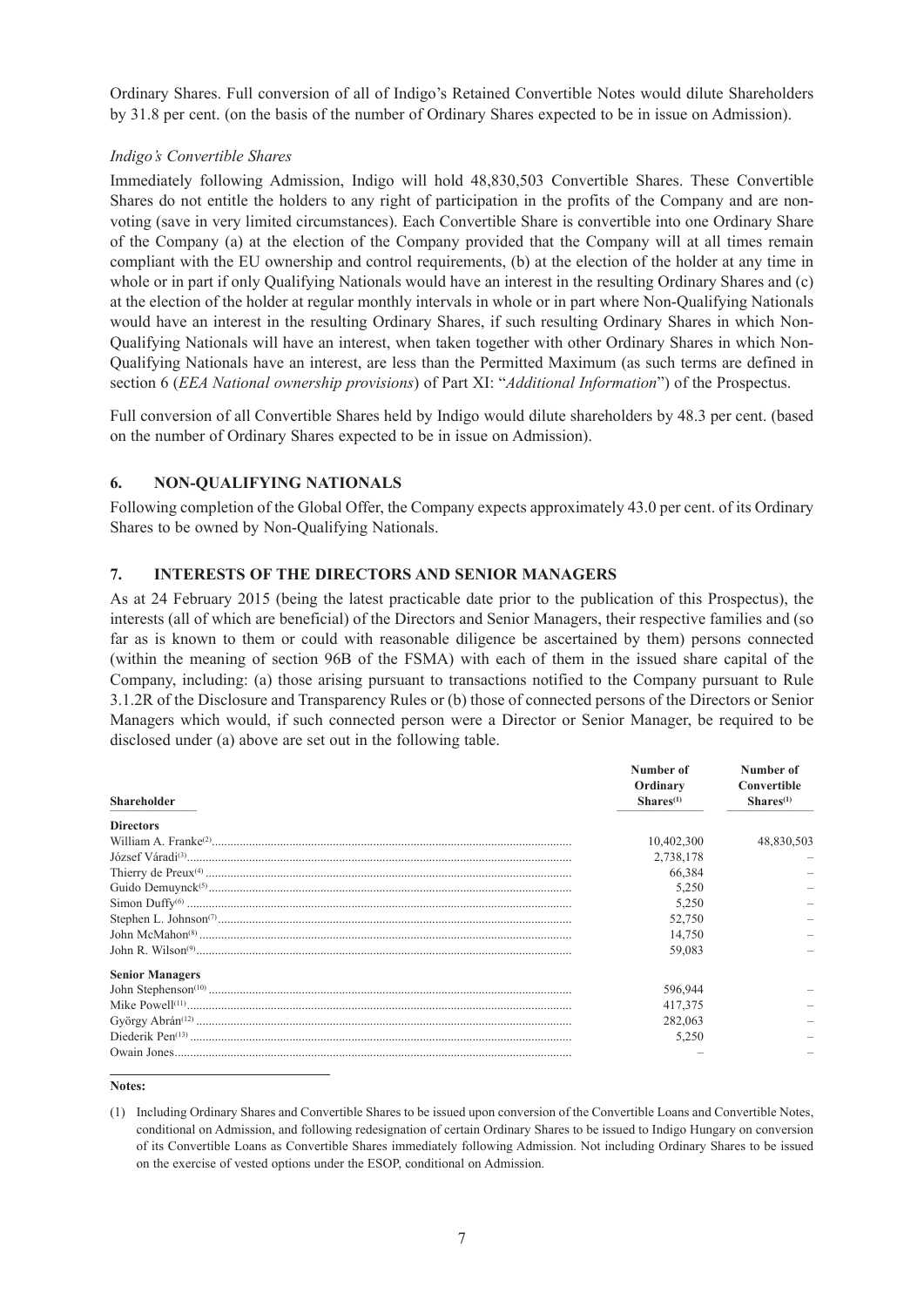- (2) Mr Franke is deemed to be interested in all of the Ordinary Shares and Convertible Shares held by Indigo Hungary, Indigo Maple Hill, Indigo Hungary Management LLC and Bigfork Partners LLC for the purposes of section 96B of the FSMA. 82,167 of these Ordinary Shares have been granted to Mr Franke under the Wizz Air Holdings Share Award Plan for Non-Executive Directors (the "**DSP**"), of which 77,417 Ordinary Shares are held by Mr Franke personally and 4,750 Ordinary Shares are held by Indigo Hungary Management LLC. 75,500 of these Ordinary Shares have been acquired during the past year at 61.7 per cent. less than the Offer Price.
- (3) 2,727,673 of these Ordinary Shares are held by Mr Váradi's family trust companies. 1,755,075 of these Ordinary Shares were issued during the past year on exercise of options granted under the ESOP; 517,241 were issued at an exercise price of €1.50 per Ordinary Share, 275,334 were issued at an exercise price of €2.00 per Ordinary Share and 962,500 were issued at an exercise price of €2.50 per Ordinary Share. In addition, 40,500 of these Ordinary Shares have been acquired during the past year, 30,000 at 61.7 per cent. less than the Offer Price and 10,500 at 68.1 per cent. less than the Offer Price.
- (4) 4,750 of these Ordinary Shares have been granted to Mr de Preux under the DSP. 5,250 of these Ordinary Shares have been acquired during the past year at 61.7 per cent. less than the Offer Price.
- (5) These 5,250 Ordinary Shares have been acquired during the past year at 61.7 per cent. less than the Offer Price.
- (6) These 5,250 Ordinary Shares have been acquired during the past year at 61.7 per cent. less than the Offer Price.
- (7) 47,500 of these Ordinary Shares have been granted to Mr Johnson under the DSP. 5,250 of these Ordinary Shares have been acquired during the past year at 61.7 per cent. less than the Offer Price.
- (8) 9,500 of these Ordinary Shares have been granted to Mr McMahon under the DSP. 5,250 of these Ordinary Shares have been acquired during the past year at 61.7 per cent. less than the Offer Price.
- (9) 53,833 of these Ordinary Shares have been granted to Mr Wilson under the DSP. 5,250 of these Ordinary Shares have been acquired during the past year at 61.7 per cent. less than the Offer Price.
- (10) 586,444 of these Ordinary Shares were issued during the past year on exercise of options granted to Mr Stephenson under the ESOP; 200,000 were issued at an exercise price of €2.00 per Ordinary Share and 386,444 were issued at an exercise price of €2.50 per Ordinary Share. 10,500 Ordinary Shares have been acquired during the past year at 61.7 per cent. less than the Offer Price.
- (11) 396,875 of these Ordinary Shares were issued during the past year on exercise of options granted to Mr Powell under the ESOP; 200,000 were issued at an exercise price of €2.25 per Ordinary Share and 196,875 at an exercise price of €2.50 per Ordinary Share. 20,500 Ordinary Shares have been acquired during the past year, 10,000 at 52.1 per cent. less than the Offer Price and 10,500 at 61.7 per cent. less than the Offer Price.
- (12) 271,563 of these Ordinary Shares were issued during the past year on exercise of options granted to Mr Abrán under the ESOP; 60,000 were issued at an exercise price of €1.50 per Ordinary Share, 30,000 were issued at an exercise price of €2.00 per Ordinary Share and 181,563 were issued at an exercise price of €2.50 per Ordinary Share. 10,500 Ordinary Shares have been acquired during the past year at 61.7 per cent. less than the Offer Price.
- (13) These 5,250 Ordinary Shares have been acquired during the past year at 61.7 per cent. less than the Offer Price.

#### **8. OPTIONS AND AWARDS**

The following options and awards have been granted to the Directors and Senior Managers and remain outstanding as at 24 February 2015 (being the latest practicable date prior to publication of the Prospectus). A1.21.1.6

| Name                   | <b>Ordinary Shares subject</b><br>to the option/award | <b>Exercise period</b>    | <b>Exercise price</b><br>per Ordinary<br>Share $(\pounds)^{(1)}$ |
|------------------------|-------------------------------------------------------|---------------------------|------------------------------------------------------------------|
| <b>Directors</b>       |                                                       |                           |                                                                  |
|                        | 165,000                                               | $11/04/2014 - 11/04/2021$ | 2.59                                                             |
| <b>Senior Managers</b> |                                                       |                           |                                                                  |
|                        | 96,250                                                | $11/04/2014 - 11/04/2021$ | 2.59                                                             |
|                        | 68,750                                                | $11/04/2014 - 11/04/2021$ | 2.59                                                             |
|                        | 62,500                                                | $11/04/2014 - 11/04/2021$ | 2.59                                                             |
|                        | 250,000                                               | $05/02/2016 - 05/02/2023$ | 3.10                                                             |
|                        | 30,000                                                | $20/09/2013 - 20/09/2020$ | 2.25                                                             |
|                        | 170.000                                               | $10/12/2017 - 10/12/2024$ | 13.68                                                            |

#### **Notes:**

(1) The exercise prices for these options will be redenominated from Euros to Pounds Sterling at the European Central Bank closing rate on the date prior to publication of the Final Prospectus.

(2) These options have been transferred to a family trust company.

(3) Mike Powell has given a notice to exercise all of these options, conditional on Admission.

(4) György Abrán has given notice to exercise all of these options, conditional on Admission.

(5) Owain Jones has given a notice to exercise 9,000 of these options, conditional on Admission. All of the resulting Ordinary Shares will be sold in the Global Offer.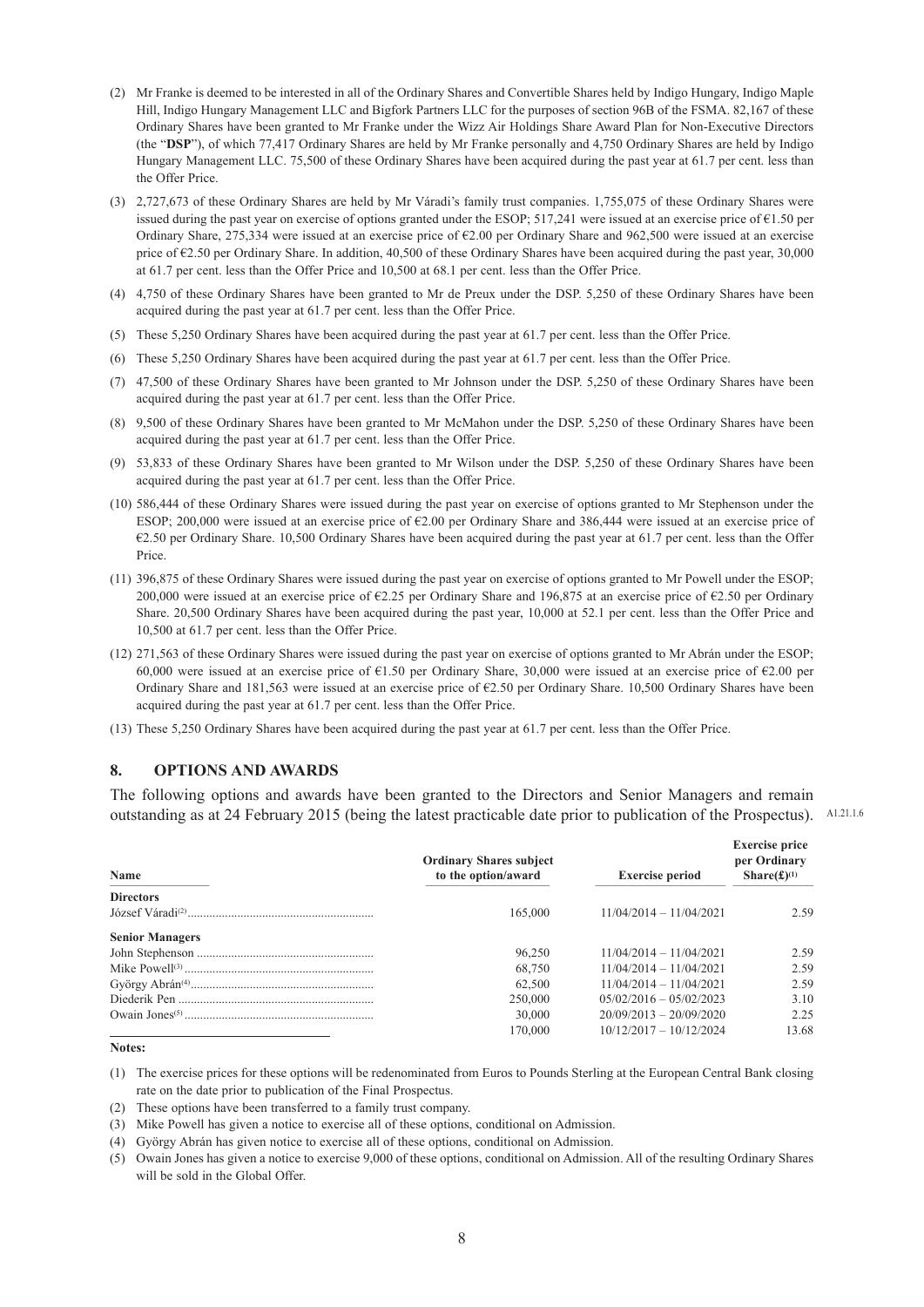## **9. HISTORICAL FINANCIAL INFORMATION**

#### **38 Adjusted earnings**

|                                                                                         | <b>Year ended</b><br>31 March<br>2012<br>€000 | <b>Year ended</b><br>31 March<br>2013 | <b>Year ended</b><br>31 March<br>2014 | Half year ended<br>30 Sept<br>2014 | Half year ended<br>30 Sept<br>2013 |
|-----------------------------------------------------------------------------------------|-----------------------------------------------|---------------------------------------|---------------------------------------|------------------------------------|------------------------------------|
|                                                                                         |                                               | €000                                  | €000                                  | €000                               | €000                               |
| (Loss)/profit for the period<br>Adjustments (exclusions)<br>Unrealised foreign exchange | 40,998                                        | 29,258                                | 87,714                                | 158,137                            | 109,457                            |
|                                                                                         | (6,861)                                       | 1,553                                 | 6.014                                 | (7.213)                            | 2,026                              |
| Exceptional items (gain)/loss                                                           |                                               |                                       | (6,256)                               | 2,474                              |                                    |
|                                                                                         | (6, 861)                                      | 1,553                                 | (242)                                 | (4,739)                            | 2,026                              |
| Underlying profit after tax                                                             | 34,137                                        | 30,811                                | 87,472                                | 153,398                            | 111,483                            |

## **10. UNAUDITED PRO FORMA STATEMENT OF NET ASSETS OF THE GROUP**

|                                              | Group as at<br>30 September<br>2014 | Adjustment – net<br>proceeds from the<br><b>Global Offer</b> | Adjustment-<br>Convertible<br>Debt | <b>Unaudited</b><br>Pro forma<br>total |
|----------------------------------------------|-------------------------------------|--------------------------------------------------------------|------------------------------------|----------------------------------------|
|                                              | €000                                | €000                                                         | €000                               | €000                                   |
| <b>ASSETS</b>                                | (Note (1))                          | (Note (1))                                                   | (Note (1))                         | (Note $(4 \text{ and } 5)$ )           |
| <b>Non-current assets</b>                    |                                     |                                                              |                                    |                                        |
|                                              | 204,889                             |                                                              |                                    | 204,889                                |
|                                              | 3,219                               |                                                              |                                    | 3,219                                  |
|                                              | 49,712                              |                                                              |                                    | 49,712                                 |
|                                              | 7,931                               |                                                              |                                    | 7,931                                  |
|                                              | 62,230                              |                                                              |                                    | 62,230                                 |
|                                              | 327,981                             |                                                              |                                    | 327,981                                |
|                                              | Group as at<br>30 September         | Adjustment - net<br>proceeds from the                        | Adjustment-<br>Convertible         | <b>Unaudited</b><br>Pro forma          |
|                                              | 2014                                | <b>Global Offer</b>                                          | Debt                               | total                                  |
|                                              | €000                                | $\epsilon$ 000                                               | $\epsilon$ 000                     | $\epsilon$ 000                         |
| <b>Current assets</b>                        |                                     |                                                              |                                    |                                        |
|                                              | 6,395                               |                                                              |                                    | 6,395                                  |
|                                              | 81,342                              | (2,322)                                                      |                                    | 79,020                                 |
|                                              | 15,239                              |                                                              |                                    | 15,239                                 |
|                                              | 1,144                               |                                                              |                                    | 1,144                                  |
|                                              | 4,330                               |                                                              |                                    | 4,330                                  |
|                                              | 340,383<br>967                      | 144,608                                                      |                                    | 484,991<br>967                         |
|                                              | 449,800                             | 142,286                                                      |                                    | 592,086                                |
| <b>Total assets</b>                          | 777,781                             | 142,286                                                      |                                    | 920,067                                |
| <b>LIABILITIES</b>                           |                                     |                                                              |                                    |                                        |
| <b>Non-current liabilities</b>               |                                     |                                                              |                                    |                                        |
| <b>Borrowings</b>                            | 4,005                               |                                                              |                                    | 4,005                                  |
| Convertible debt                             | 46,033                              |                                                              | (19, 721)                          | 26,312                                 |
| Deferred income                              | 69,932                              |                                                              |                                    | 69,932                                 |
| Deferred tax liabilities                     | 3,233                               |                                                              |                                    | 3,233                                  |
| Provisions for other liabilities and charges | 36,711                              |                                                              |                                    | 36,711                                 |
|                                              | 159,914                             |                                                              | (19, 721)                          | 140,193                                |
| <b>Current liabilities</b>                   |                                     |                                                              |                                    |                                        |
| Trade and other payables                     | 142,329                             |                                                              |                                    | 142,329                                |
| Current tax liabilities                      | 4,213                               | 1,500                                                        | 150                                | 5,863                                  |
| <b>Borrowings</b>                            | 5,760                               |                                                              |                                    | 5,760                                  |
| Convertible debt                             | 2,501                               |                                                              | (2,501)                            |                                        |
| Derivative financial instruments             | 10,391                              |                                                              |                                    | 10,391                                 |
| Deferred income                              | 119,010                             |                                                              |                                    | 119,010                                |
| Provisions for other liabilities and charges | 5,598                               |                                                              |                                    | 5,598                                  |
|                                              | 289,802                             | 1,500                                                        | (2,351)                            | 288,951                                |
| <b>Total liabilities</b>                     | 449,716                             | 1,500                                                        | (22,072)                           | 429,144                                |
| <b>Net Assets</b>                            | 328,065                             | 142,053                                                      | 22,072                             | 490,923                                |

 **–––––––––––––– –––––––––––––– –––––––––––––– ––––––––––––––**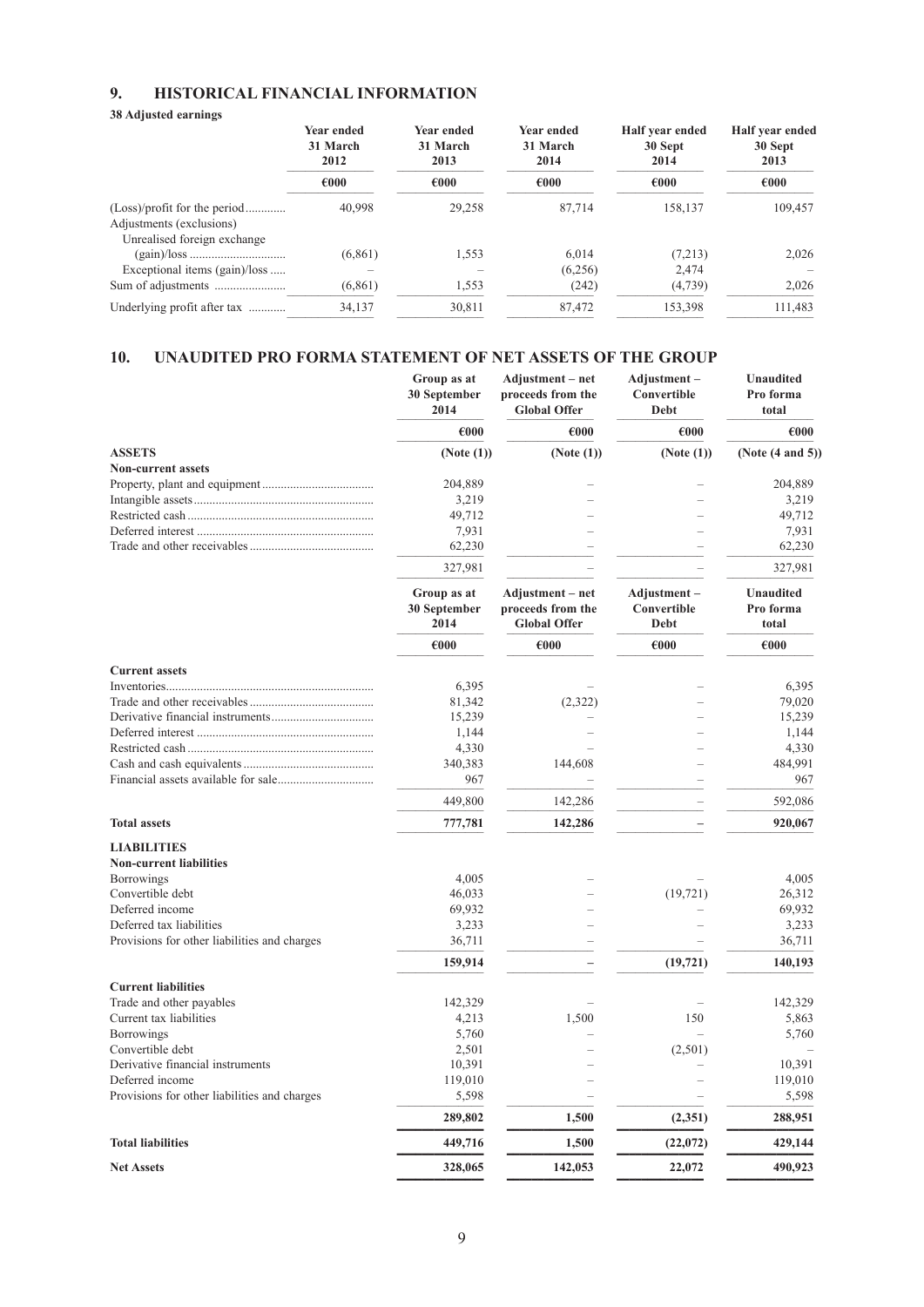#### **Notes:**

- (1) The financial information for the Group has been extracted, without material adjustment, from the audited historical financial information for the Group as at 30 September 2014 as presented in Part VIII: "*Historical Financial Information*" of this Prospectus.
- (2) An adjustment has been made to reflect the net proceeds of the Global Offer receivable by the Group of  $\epsilon$ 145 million, being gross proceeds of €150 million less estimated fees and expenses in relation to the offering of €5.4 million. Additional impacts are the recognition of €1.5 million tax liability (Swiss issuance stamp tax) and the transfer into equity of €2.3 million transaction costs (advisory expenses) already incurred prior to 30 September 2014.
- (3) All of the Convertible Loans and all of the Convertible Notes other than Indigo's Retained Convertible Notes will be converted into Ordinary Shares upon Admission.
- (4) No adjustment has been made to reflect the trading results of the Group since 30 September 2014.
- (5) This pro forma statement of net assets does not constitute financial statements within the meaning of section 434 of the Companies Act 2006.

#### **11. HEDGING**

#### *Hedging activity*

As at 24 February 2015, Wizz Air has hedged 53 per cent. of its expected fuel exposure for the remainder of FY 2015, 70 per cent. for FY 2016 and 60 per cent. for FY 2017, with average cap (for zero cost collars and fuel caps) and floor prices for zero cost collars of US\$999 and US\$907, respectively, for the remainder of FY 2015, US\$832 and US\$808, respectively, for FY 2016 and US\$677 and US\$672, respectively, for FY 2017.

As at 24 February 2015, Wizz Air has hedged 65 per cent. of its expected US Dollar exposure for the remainder of FY 2015, 44 per cent. for FY 2016 and six per cent. for FY 2017, at an average capped and floor rate of US\$1.36 and US\$1.30, respectively, for the remainder of FY 2015, US\$1.32 and US\$1.29, respectively, for FY 2016 and US\$1.21 and US\$1.13, respectively, for FY 2017.

#### *Derivative financial instruments and hedging*

In December 2014, the Group commenced hedging using full cap instruments (call options) to supplement the zero cost collars in place.

#### **12. EMPLOYEE SHARE PLANS**

#### **Wizz Air Long-term Incentive Plan 2014**

In addition, there will be options granted under the ESOP over 1,708,946 Ordinary Shares outstanding at Admission and the issue of additional Ordinary Shares on exercise of those options will have a dilutive effect on the holdings of Shareholders. Awards made following Admission under the Wizz Air Long-term Incentive Plan 2014 (the "**LTIP**") will also dilute Shareholders.

#### **Wizz Air International Employee Share Option Plan 2009**

#### *Grant*

The compensation committee has absolute discretion to select the persons to whom options may be granted and in determining the number and terms and conditions of the option grants. Each option becomes vested on the third anniversary of the date of the grant and has a full term of ten years, after which the option will automatically lapse. All vested options will become exercisable upon Admission. The Company has received valid exercise notices in respect of 612,080 new Ordinary Shares which are to be sold in the Global Offer or subject to the Over-allotment Option, with such exercise notices being conditional on Admission.

#### **13. CITY CODE ON TAKEOVERS AND MERGERS**

**The Indigo Concert Party shall immediately following Admission hold in aggregate 10,514,133 Ordinary Shares representing 20.1 per cent. of the voting rights in the Company, decreasing to** 13.4 per cent. if the Over-allotment Option, as referred to below, is exercised in full. As a result the **Indigo Concert Party shall not ordinarily be able to acquire any further interests in Ordinary Shares**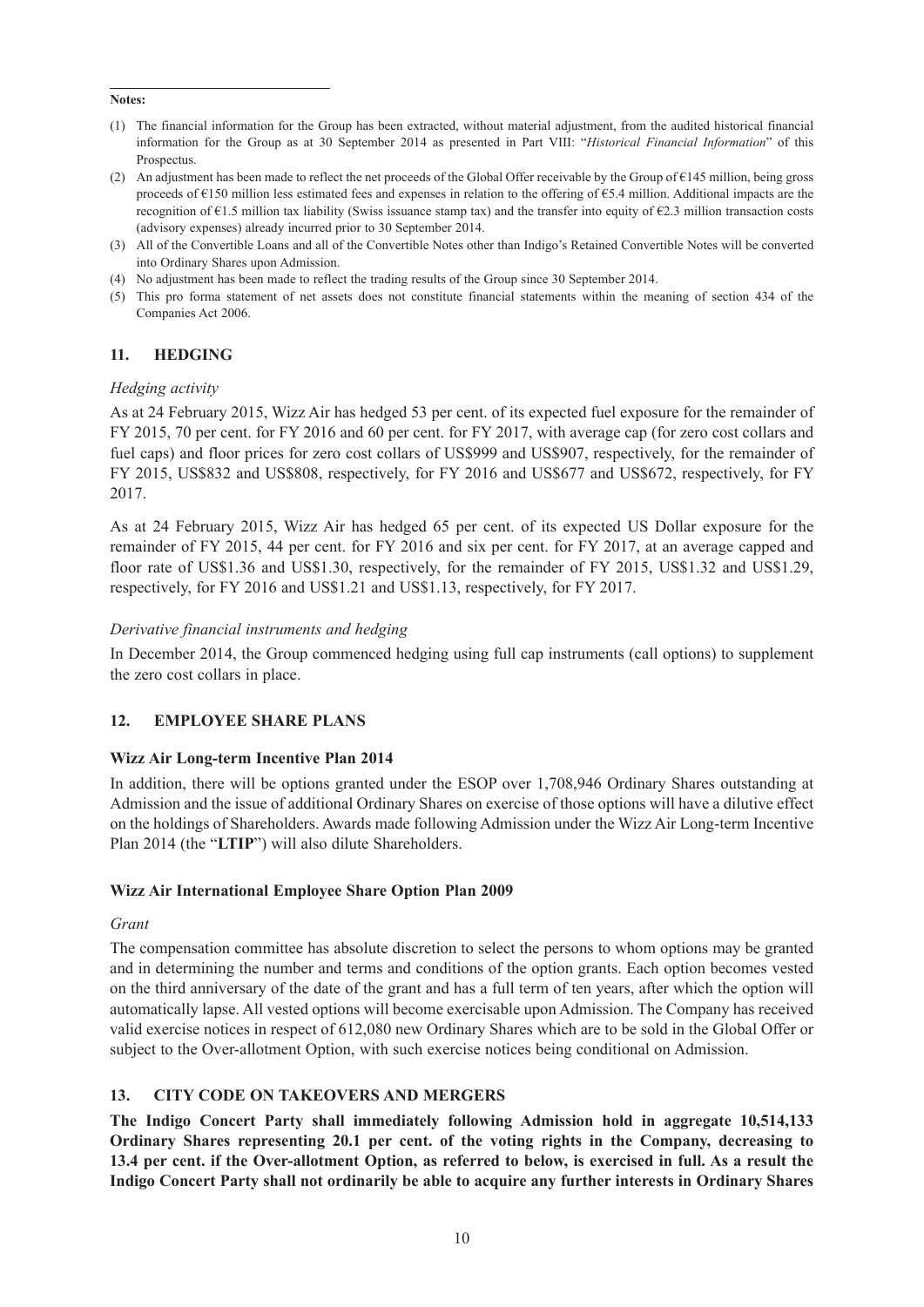**without triggering a mandatory offer under Rule 9 of the City Code. However, investors should also be aware that in the event the Retained Convertible Notes and/or Convertible Shares are exercised the Indigo Concert Party may in certain circumstances hold up to a maximum of 49 per cent. of the Company's voting share capital. The Takeover Panel has confirmed on an ex parte basis that based on the disclosures provided in this Prospectus, no mandatory offer obligations shall be triggered as a result of the conversion of the Retained Convertible Notes and/or Convertible Shares on this basis.**

As a result of the combined effect of lending Ordinary Shares pursuant to the Stock Lending Agreement and granting the Over-allotment Option, Indigo Hungary and Indigo Maple Hill's shareholding in the Company can only remain the same or decrease from what their shareholding would be if they were not party to any stabilisation arrangements. In particular, Indigo Hungary and Indigo Maple Hill's shareholding in the Company will return to its original level when the loan is repaid and then decrease if the Stabilising Manager acquires Ordinary Shares pursuant to utilisation of the Over-allotment Option. In practice, the redelivery of Ordinary Shares pursuant to the Stock Lending Agreement is expected to be netted off against the requirement to transfer Ordinary Shares under the Over-allotment Option. The minimum and maximum percentages of the Indigo Concert Party's shareholding following the operation of the stock lending and over-allotment arrangements are 13.4 per cent. and 20.1 per cent., respectively.